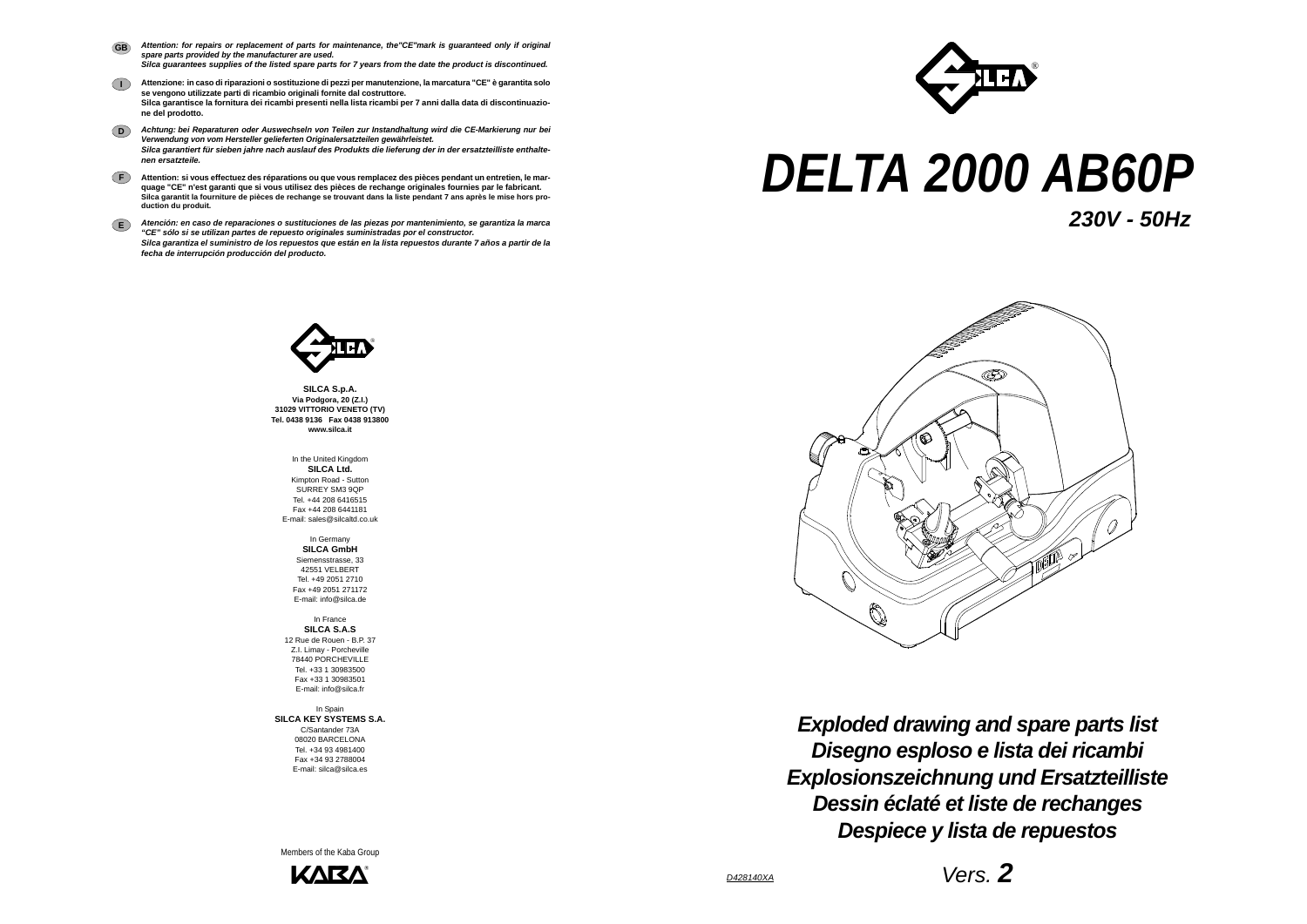## DELTA 2000 AB60P *DELTA 2000 AB60P*230V - 50Hz *230V - 50Hz*

nur zur Erklärung.

REMARQUE IMPORTANTE!<br>Le desin éclaté montre toutes les pièces com-<br>code en chiffres sont des pièces éclate de la pièces com-<br>code en chiffres sont des pièces de rechange.<br>Toutes les pièces du dessin sans chiffres ont<br>une f Le dessin éclaté montre toutes les pièces composant la duplicatrice, seules les pièces ayant un code en chiffres sont des pièces de rechange. Toutes les pièces du dessin sans chiffres ont **REMARQUE IMPORTANTE!** une fonction purement illustrative.  $\ddot{\bullet}$ 

 $\bullet$ 

 $[MOTA IMFORTANTE!]\footnote{El despiec ilustra todos los componentes que constituyen la duplicadora. Deben considerarse repuestos sólo los que están marcados por un código. Todos mérados por unóogo numérico. Todos se encuentra en el diseño imerados que se novanomen en el diseño imerados que puranente ilustrativo.$ se encuentran en el diseño tienen un valor El despiece ilustra todos los componentes que constituyen la duplicadora. Deben considerarse repuestos sólo los que están marcados por un código numérico. Todos los otros componentes no numerados que **¡NOTA IMPORTANTE!** puramente ilustrativo.



IMPORTANT NOTE!<br>The exploded drawing illustrates all the<br>Chy those ms of the key-curing machine.<br>Chy those meted web-curing machine.<br>are spare parts. All the other components<br>shown in the drawing without numbers are<br>simpl The exploded drawing illustrates all the Only those marked with a numerical code are spare parts. All the other components shown in the drawing without numbers are components of the key-cutting machine. **IMPORTANT NOTE!**  $\bigoplus$ 

simply illustrative.

**NOTA IMPORTANTE!**<br>Il disegno esploso illustra tutte le compo-<br>nenti costituenti la duplicatrice, solamente<br>quelle contrassegnate da un codice nume-<br>disegno da consideratsi ricarhoi. Tutte le<br>alto sono da consideratsi rica Il disegno esploso illustra tutte le componenti costituenti la duplicatrice, solamente quelle contrassegnate da un codice numerico sono da considerarsi ricambi. Tutte le altre componenti non numerate presenti nel disegno hanno valore puramente illu-**NOTA IMPORTANTE!**  $\ddot{\bullet}$ 

WICHTIGER HINWEIS!<br>Auf der Explosionszeichnung sind alle<br>KomponentenderSchlüsselkopiermaschi-<br>ne angegeben; nur die mit einem Num-<br>memoode versehenen sind Ersatztelle.<br>Allen in der Explosionszeichrung dienpo-<br>nenten in der Auf der Explosionszeichnung sind alle Komponenten der Schlüsselkopiermaschine angegeben; nur die mit einem Nummerncode versehenen sind Ersatzteile. Alle anderen, nicht numerierten Komponenten in der Explosionszeichnung dienen **WICHTIGER HINWEIS!**  $\Theta$